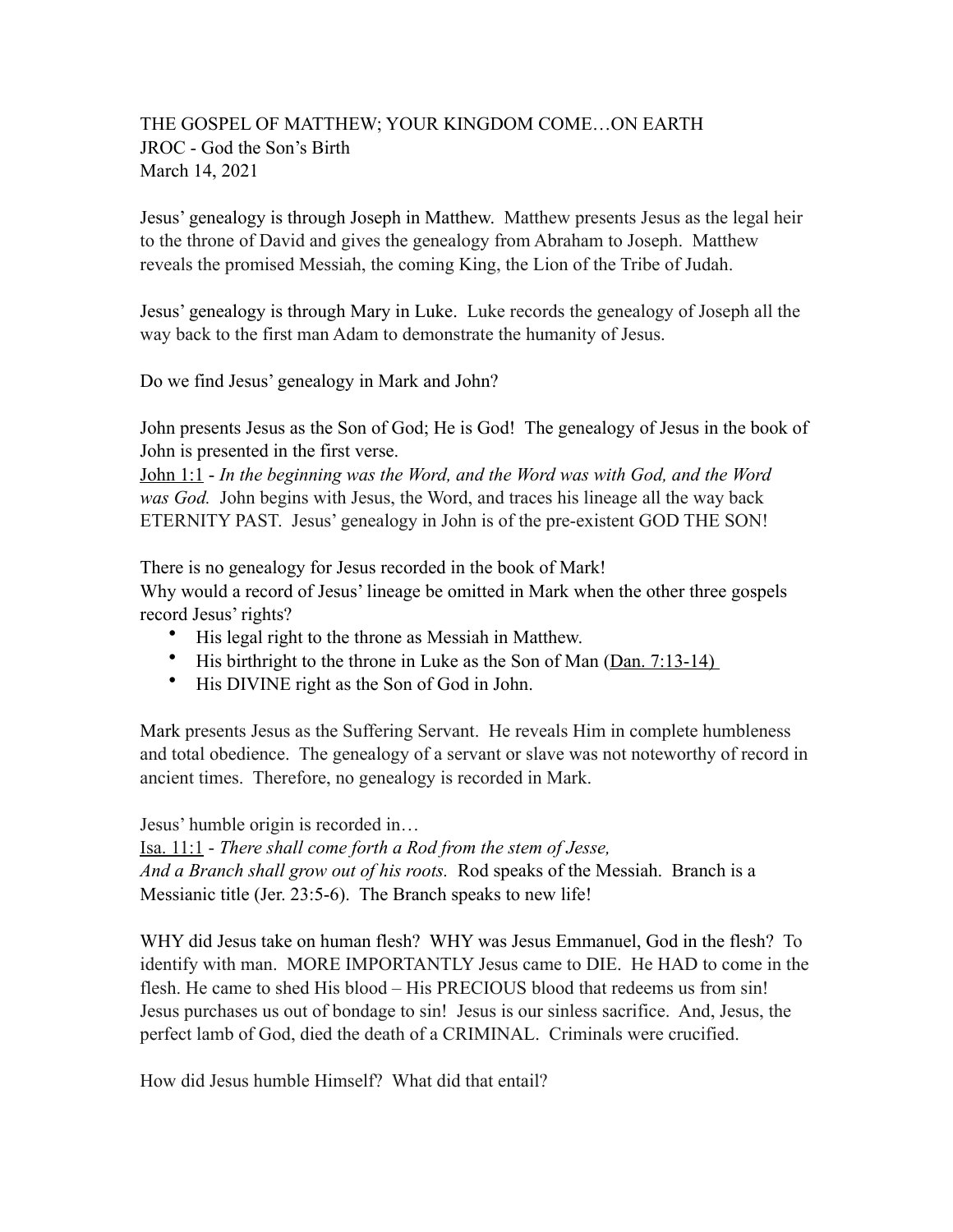Philippians 2:5-8 - *Let this mind be in you which was also in Christ Jesus, 6 who, being in the form of God, did not consider it robbery to be equal with God, 7 but made Himself of no reputation, taking the form of a bondservant, and coming in the likeness of men. 8 And* 

*being found in appearance as a man, He humbled Himself and became obedient to the point of death, even the death of the cross.* 

2

He made Himself of no reputation. Greek word for "no reputation" is *kenoo* which means to empty, to make of Himself nothing. We need to understand that, because Jesus is God, at His incarnation (coming in the flesh), Jesus did NOT empty Himself of His divine attributes. Jesus NEVER emptied Himself of His deity. Jesus is ETERNALLY GOD! Col. 2:9 – *For in Him dwells all the fullness of the Godhead bodily….* Jesus is GOD – He is sinless.

We first read in Philippians  $2:5-8$  that Jesus is God. How wonderful to have that truth stated first. God the Son, even in His incarnation, possessed ALL His divine attributes. Col. 2:9 - *For in Him dwells all the fullness of the Godhead bodily….* 

We are then told in Philippians 2:7 that Jesus made Himself of no reputation. We also need to understand that at His incarnation, Jesus took on flesh. Jesus entered into a state of humiliation – *He made Himself of no reputation, taking the form of a bondservant* (devoted to another to the disregard of his own interests) (Phil. 2:7). In understanding Jesus entering a state of humiliation as Emmanuel, God in the flesh, consider two aspects: self-sacrificing love and obedience. He served others; He didn't seek to serve Himself. He always obeyed God the Father's will…*Not My will but Yours be done.* 

While ministering on earth, Jesus made Himself of no reputation which means Jesus did set aside the independent exercise/us of His divine attributes which He fully possessed, as He humbled Himself for us. At times in the gospels we see Jesus' omnipotence/His power displayed. He stilled the storm on the Sea of Galilee (Matt. 8:23). He raised the ruler's daughter (Matt. 9:18, 23). He healed lepers, He exorcised demons. He fed 5,000. And, there were times that He did not exercise His omnipotence…HE REMAINED ON THE CROSS!!!!!

Jesus emptied Himself of His glory that He shared with the Father. Before His arrest in the Garden of Gethsemane, Jesus prayed, *I have glorified You on the earth. I have finished the work which You have given Me to do. 5 And now, O Father, glorify Me together with Yourself, with the glory which I had with You before the world was* (John  $17:4-5$ ).

Jesus lived in complete dependence upon God the Father for everything. How should we live?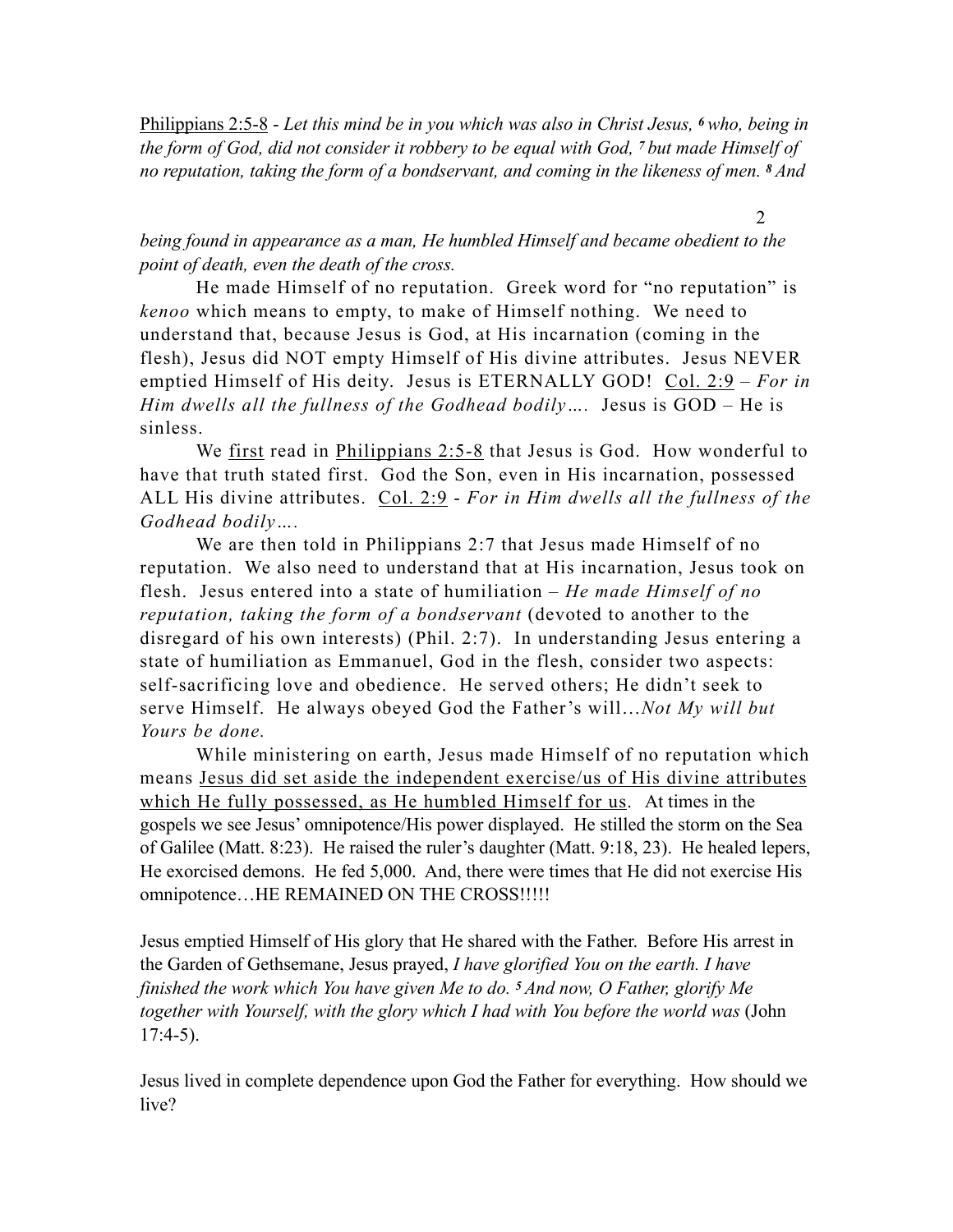Heb. 12:1-2 – We're told that we need to run the race (Gk. word – *agon* from which we get the word *agony)* with endurance *looking unto Jesus, the author and finisher of our faith, who for the joy that was set before Him endured the cross, despising the shame, and has sat down at the right hand of the throne of God.* 

Let's continue in Matthew 1 and consider moreso Jesus humble birth...for us. Matthew 1:18-25 – READ

3

Luke, with his emphasis on Jesus as the Son of Man recorded the birth events involving Mary.

Matthew, with his emphasis on the royal rights of Jesus as King of the Jews presented the birth through Joseph's eyes, from the viewpoint of Joseph.

We read in Matthew that Mary had been betrothed, she had been pledged to Joseph. The betrothal was formally made. In the Jewish culture, the betrothal was called "making sacred" – as the bride-to-be committed herself as being set apart – as being - sacred to her husband.

JEWISH WEDDING FEAST:

- The Father of the bridegroom negotiates a price for the bride.
- The bridegroom travels to the bride's house.
- Betrothal symbol drink from a cup of wine.
- From that moment the bride was declared sanctified or set apart
- Bridegroom would leave the bride's home and return to his father's home. The Bridegroom would speak these words to the bride before his departure: "Let not your heart be troubled. . . I go to prepare a place for you. . .and. . .I will come again". We note two comings on the part of the bridegroom.
- The bride did not know the exact day or hour the bridegroom would return. She needed to be prepared at all times.
- Bridegroom would add onto his father's home bridal chamber.
- At the father's command, the Bridegroom and the groomsmen (Judges 14; John 3) would travel to the bride's home. The Bridegroom himself didn't know the exact time. Note Matt. 24:36.
- The bride would be beckoned from the street by a shout.
- The entire bridal party traveled to the father's home for a marriage feast (Mat.  $25:1-6$ ).
- The Bridegroom and bride went into the bridal chamber to consummate the marriage (Judges 14:12).
- When the marriage was consummated, there was a seven day marriage celebration during which time the bride remained hidden in the bridal chamber
- At the end of the seven days, the Bridegroom brought his bride out for all to see.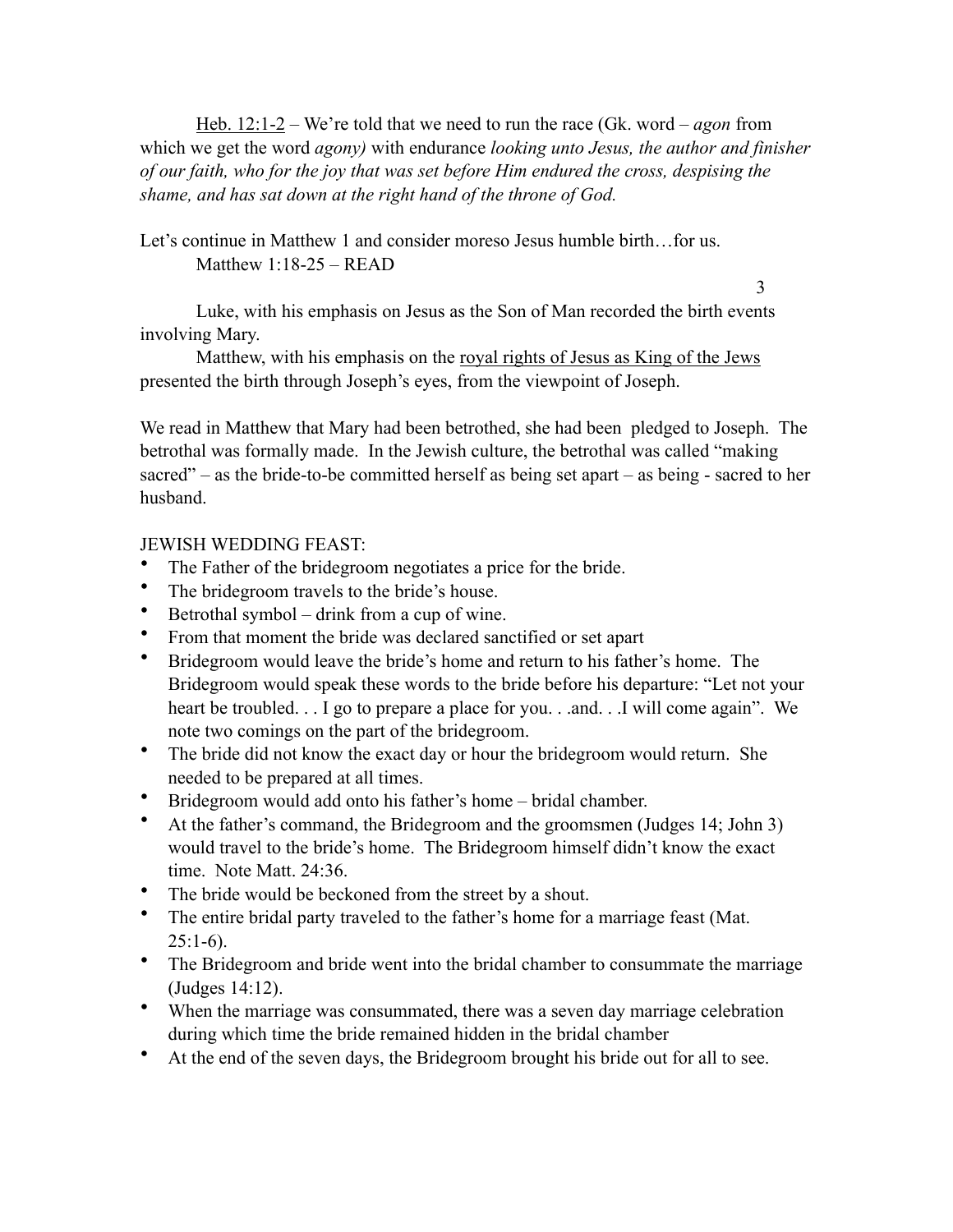The betrothal within the Jewish culture was essentially marriage, though it was not consummated. Betrothal could only be broken off by a formal "bill of divorcement." Mary and Joseph were betrothed.

ENTER the angel Gabriel who told Mary that she *The Holy Spirit will come upon you, and the power of the Highest will overshadow you; therefore, also, that Holy One who is to be born will be called the Son of God.* Did Mary totally comprehend?

AND, the Angel Gabriel informed Mary that Elizabeth, wife of Zacharias, Mary's relative, had conceived a son "in her old age" – beyond child-bearing years – and having been called barren. HOW? *…with God nothing will be impossible.* AND, we see in this 4

visit between Elizabeth and Mary God's love and care. God provided each with comfort and encouragement from the other. Esp. for Mary, the experience of being pregnant outside of wedlock was shocking.

How was it shocking when Isaiah the Prophet speaks of a virgin conceiving and bearing a son? We're told in many passages of the OT that the Jewish people veered from the word of God: Judges 2:10; Daniel 9:4-6; Nehemiah 1:7.

Why did Mary visit Elizabeth? Mary knew that Elizabeth was experiencing a miraculous conception…of course, not as miraculous as Mary's – but Elizabeth's conception through relations with her husband required a miraculous work of God to remove the barrenness from Elizabeth and overcome the obstacles of age for both Zacharias and Elizabeth. Elizabeth was BEYOND child-bearing capability.

And, as soon as Mary arrived at Elizabeth's home and Elizabeth heard Mary's greeting, "the baby leaped in her womb, and Elizabeth was filled with the Holy Spirit. In a loud voice she exclaimed: *Blessed are you among women and blessed is the child you will bear! But why am I so favored, that the mother of my Lord should come to me? As soon as the sound of your greeting reached my ears, the baby in my womb leaped for joy. Blessed is she who has believed that the Lord would fulfill his promises to her!* (Luke 1:41–45). The Holy Spirit told Elizabeth of Mary's condition even before Mary could say a word. Is that not significant for us to read – to know more about God the Holy Spirit's work?

AND, we then read of Mary's Song when she magnified the LORD (Luke 1:46-55). Mary did NOT magnify herself!

Luke 1:46-48 - *My soul magnifies the Lord, 47 And my spirit has rejoiced in God my Savior. 48 For He has regarded the lowly state of His maidservant;* Significant words for us to read from Scripture!

Matt. 1:18 - *Now the birth of Jesus Christ was as follows: After His mother Mary was betrothed to Joseph, before they came together, she was found with child of the Holy Spirit.* Matthew the tax collector PLAINLY announces the virginal conception. Here, in